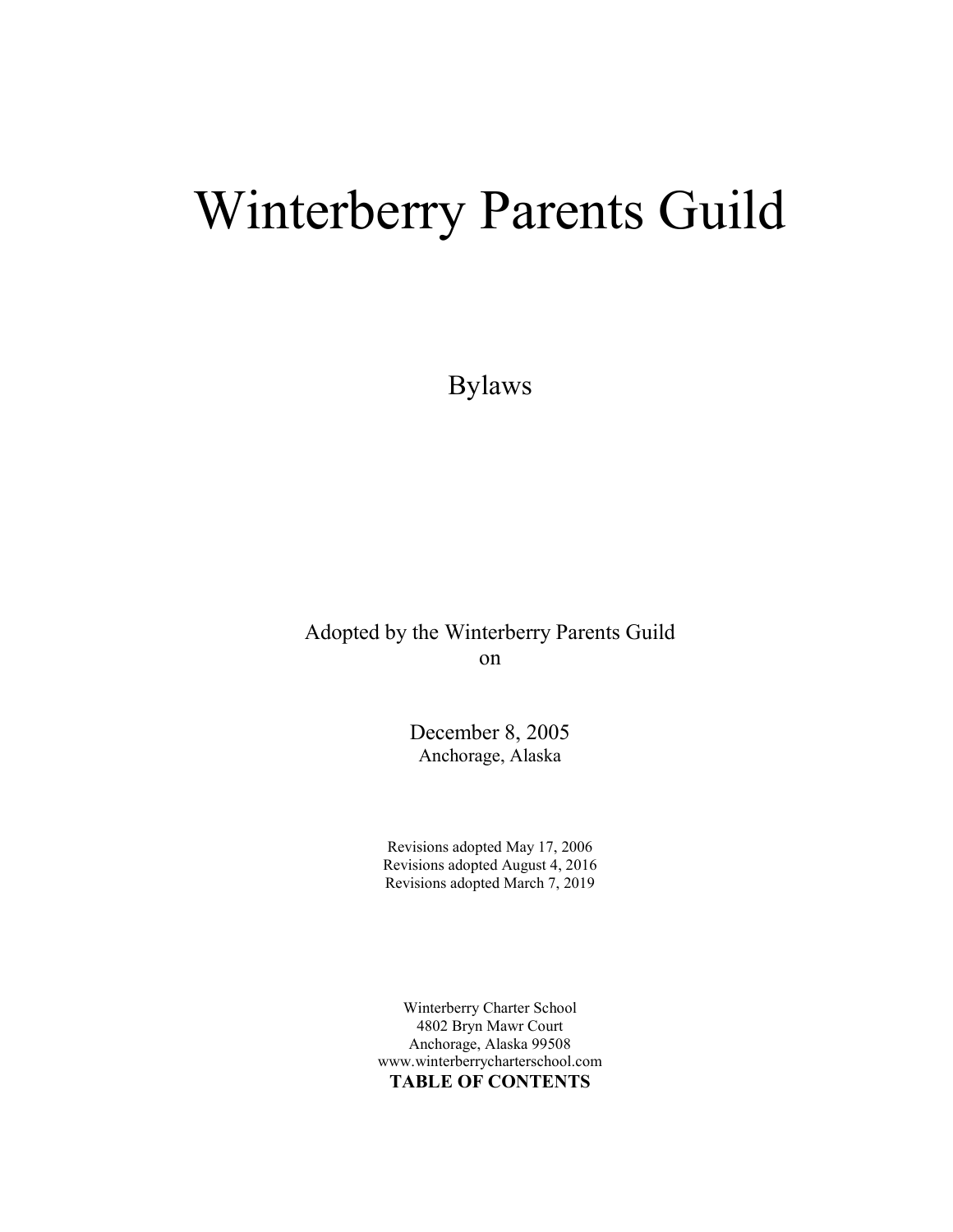# PREAMBLE

| <b>ARTICLE I</b>   | Name, Office, Fiscal Year, and Governance |
|--------------------|-------------------------------------------|
| Section 1          | Name                                      |
| Section 2          | Office                                    |
| Section 3          | <b>Fiscal Year</b>                        |
| Section 4          | Governance                                |
| <b>ARTICLE II</b>  | Purpose and General Responsibilities      |
| Section 1          | Purpose                                   |
| Section 2          | <b>General Responsibilities</b>           |
| <b>ARTICLE III</b> | Membership                                |
| Section 1          | Members                                   |
| Section 2          | <b>Associated Individuals</b>             |
| <b>ARTICLE IV</b>  | <b>Board of Directors</b>                 |
| Section 1          | <b>General Powers and Duties</b>          |
| Section 2          | Members                                   |
| Section 3          | Non-voting Director                       |
| Section 4          | Terms                                     |
| Section 5          | <b>Term Limitations</b>                   |
| Section 6          | Vacancies                                 |
| Section 7          | Compensation                              |
| Section 8          | Resignation                               |
| Section 9          | Removal                                   |
| Section 10         | Conflict of Interest                      |
| <b>ARTICLE V</b>   | <b>Election of Directors</b>              |
| Section 1          | Calls for Election and Nominations        |
| Section 2          | Notification                              |
| Section 3          | Eligibility to Vote                       |
| Section 4          | <b>Casting of Ballots</b>                 |
| ARTICLE VI         | Officers                                  |
| Section 1          | Officers                                  |
| Section 2          | Election and Terms of Office              |
| Section 3          | Removal                                   |
| Section 4          | Vacancies                                 |
| Section 5          | President                                 |
| Section 6          | <b>Vice President</b>                     |
| Section 7          | Secretary                                 |
| Section 8          | Treasurer                                 |
| Section 9          | Fundraising Chair                         |
| Section 910        | <b>WPG/WCC Liaison</b>                    |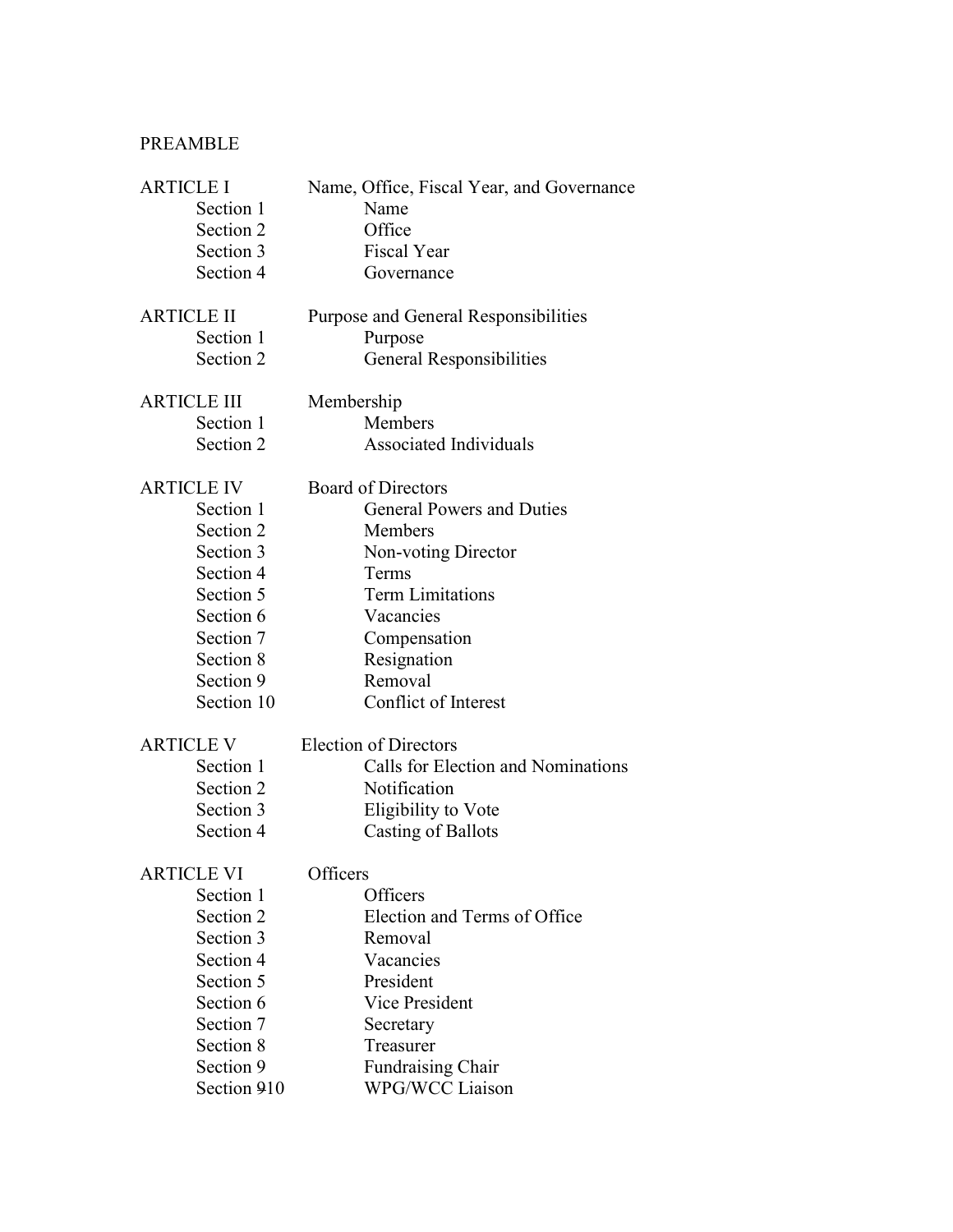| Section 11          | <b>Faculty Council Representative</b>                        |
|---------------------|--------------------------------------------------------------|
| Section 1012        | <b>Provisional Board of Directors</b>                        |
|                     |                                                              |
| <b>ARTICLE VII</b>  | Meetings                                                     |
| Section 1           | <b>Annual and Regular Meetings</b>                           |
| Section 2           | <b>Special Meetings</b>                                      |
| Section 3           | Place of meetings                                            |
| Section 4           | Notice of meetings                                           |
| Section 5           | Informal Action by Members                                   |
| Section 6           | Quorum                                                       |
| Section 7           | Manner of Acting                                             |
| Section 8           | <b>Executive Sessions</b>                                    |
| Section 9           | No Proxies                                                   |
| <b>ARTICLE VIII</b> | Committees                                                   |
| Section 1           | Membership                                                   |
| Section 2           | <b>Instructions and Responsibilities</b>                     |
| Section 3           | Powers and Prerogatives                                      |
| Section 4           | Meetings                                                     |
|                     | ARTICLE IX Contracts, Checks, Deposits, Funds and Accounting |
| Section 1           | Contracts                                                    |
| Section 2           | <b>Bank Accounts and Financial Transactions</b>              |
| Section 3           | Accounting                                                   |
|                     |                                                              |

ARTICLE X Indemnification

ARTICLE XI Limitation of Director Liability

ARTICLE XII Amendments

Certification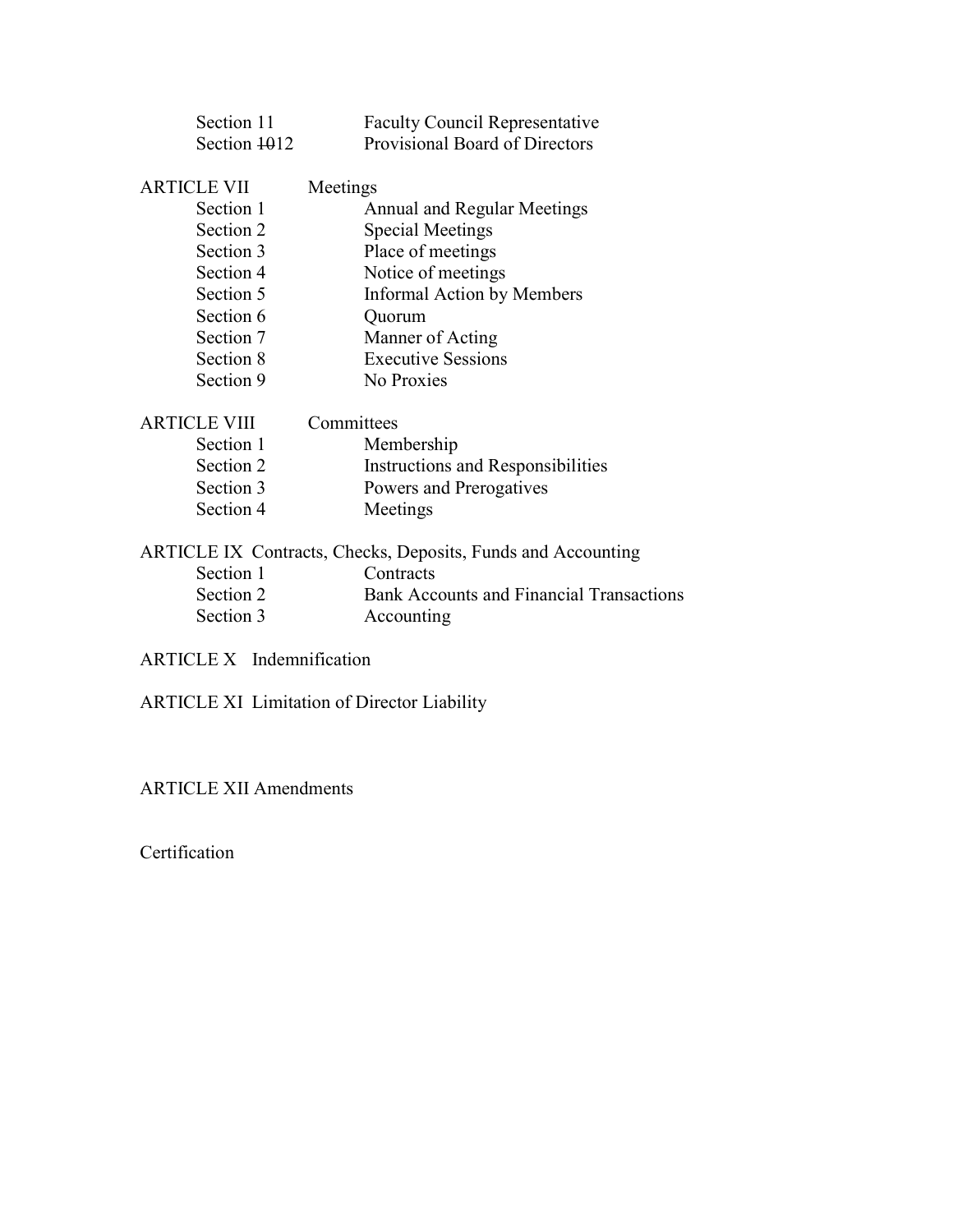#### **PREAMBLE**

The Winterberry Parents Guild (WPG) is a Parent Teacher Organization (PTO) affiliated with the Winterberry Charter School, as referenced in the bylaws of the Winterberry Charter Council (WCC). The WCC is the School's governing body; it makes all decisions about the School's staffing, budget and programs. The WCC holds the School to the vision stated in its Charter. The WCC operates within the framework of the Anchorage School District, which is the governing body for all public schools in Anchorage, Alaska.

The Winterberry Parents Guild (Guild) is a parents' group; its mission is to support the Winterberry Charter School and its teachers for the betterment of the children attending the School. The Guild comes together to solve problems, promote communications within the Winterberry community as a whole, discuss issues and to help decide where outside financial contributions are best spent. "Membership" in the Guild is open to all parents and teachers at the Winterberry Charter School, as well as other such persons interested and accepted by the Guild's Board of Directors.

The Guild is a non-profit organization registered within the State of Alaska and organized under Section 501 (c)(3) of the United States Government Internal Revenue Service Code of 1986. The following Bylaws apply to the Guild only; other instruments govern the actions of the Winterberry Charter School and the Winterberry Charter Council.

#### ARTICLE I Name, Office, Fiscal Year and Governance

SECTION 1. Name. The name of the organization shall be "Winterberry Parents Guild," hereinafter be referred to as "the Guild" or "WPG".

SECTION 2. Office. The principal office shall be at the facility of Winterberry Charter School, which is currently located at 4802 Bryn Mawr Court, in Anchorage, Alaska.

SECTION 3. Fiscal Year. The fiscal year of the Guild shall coincide with that of the Winterberry Charter School, which in turn coincides with the fiscal year of the Anchorage School District (July 1 through June 30).

SECTION 4. Governance. The Winterberry Charter School shall have a Parents Guild, which shall be the Parent Teacher Organization as referred to in the Bylaws of the Winterberry Charter Council, hereinafter referred to as "WCC". The Guild shall be governed by the Board of Directors hereinafter described.

#### ARTICLE II Purpose and General Responsibilities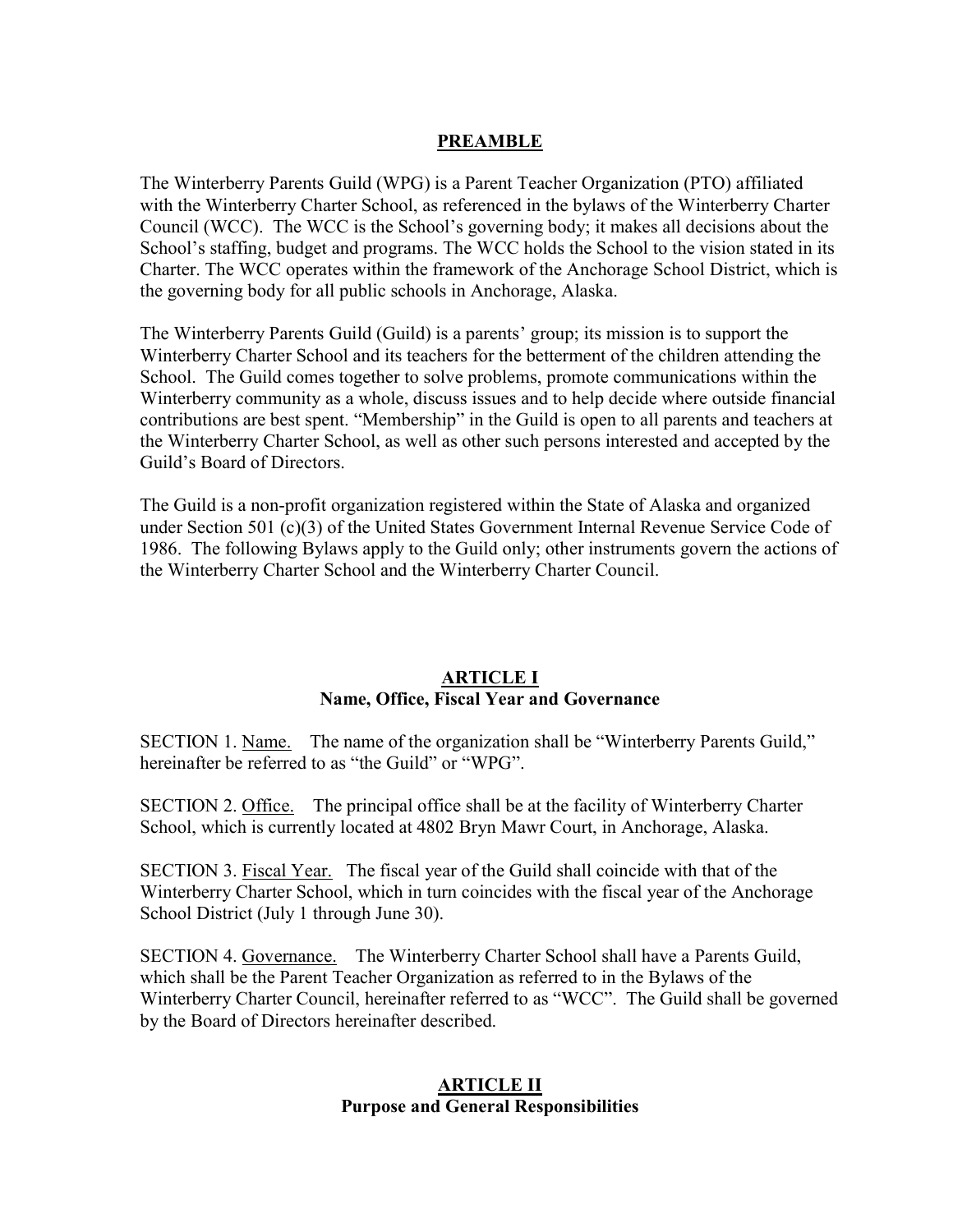SECTION 1. Purpose. The Guild is a nonprofit corporation dedicated to engaging in charitable and educational activities within the meaning of Section  $501(c)(3)$  of the United States Internal Revenue Code of 1986, as amended, or the corresponding provisions of any future United States internal revenue law, including but not limited to, supporting the Winterberry Charter School and its teachers for the betterment of the children attending the school, and for any other purpose for which a nonprofit corporation may be organized under the laws of the State of Alaska.

SECTION 2. General Responsibilities. The Guild's general responsibilities shall include:

- A. Supporting the Winterberry WCC in the fulfillment of the mission of Winterberry Charter School as stated in the Winterberry Charter School / Anchorage School District contract:
- B. Raising funds for the Winterberry Charter School, as provided for in the IRS Code Section 501 (c)(3).
- C. Dispersing funds in accordance with the applicable rules and regulations for purposes consistent with the Guild's charitable mission.
- D. Reviewing contracts for products and services consistent with its mission.
- E. Providing a forum for parents to engage in discussion and vocalize concerns.
- F. Organizing events in support of the school.

## ARTICLE III Membership

SECTION 1. Members. The Guild corporation shall have no members.

SECTION 2. Associated Individuals. Association with the Guild is open to all parents and teachers at the Winterberry Charter School, as well as other such persons interested and accepted by the Guild's Board of Directors. Individuals associated with the Guild may be called "members," but common use of this term does not imply legal membership in the corporation itself. No individuals associated with the Guild shall act on his/her own in the name of the Guild unless so authorized by these Bylaws or by resolution of the Guild.

#### ARTICLE IV Board of Directors

SECTION 1. General Powers and Duties. Management of the affairs of the Guild shall be vested in its Board of Directors. The Board of Directors shall possess and may exercise any and all powers granted to the Guild under the Alaska Nonprofit Corporation Act and its Articles of Incorporations, subject to the limitations set forth in the Articles and these Bylaws.

SECTION 2. Members and Number of Officers. The number of Guild Board members constituting the entire Board of Directors shall be sufficient to allow for six officers, one faculty council representative, and one representative for every class. Additionally: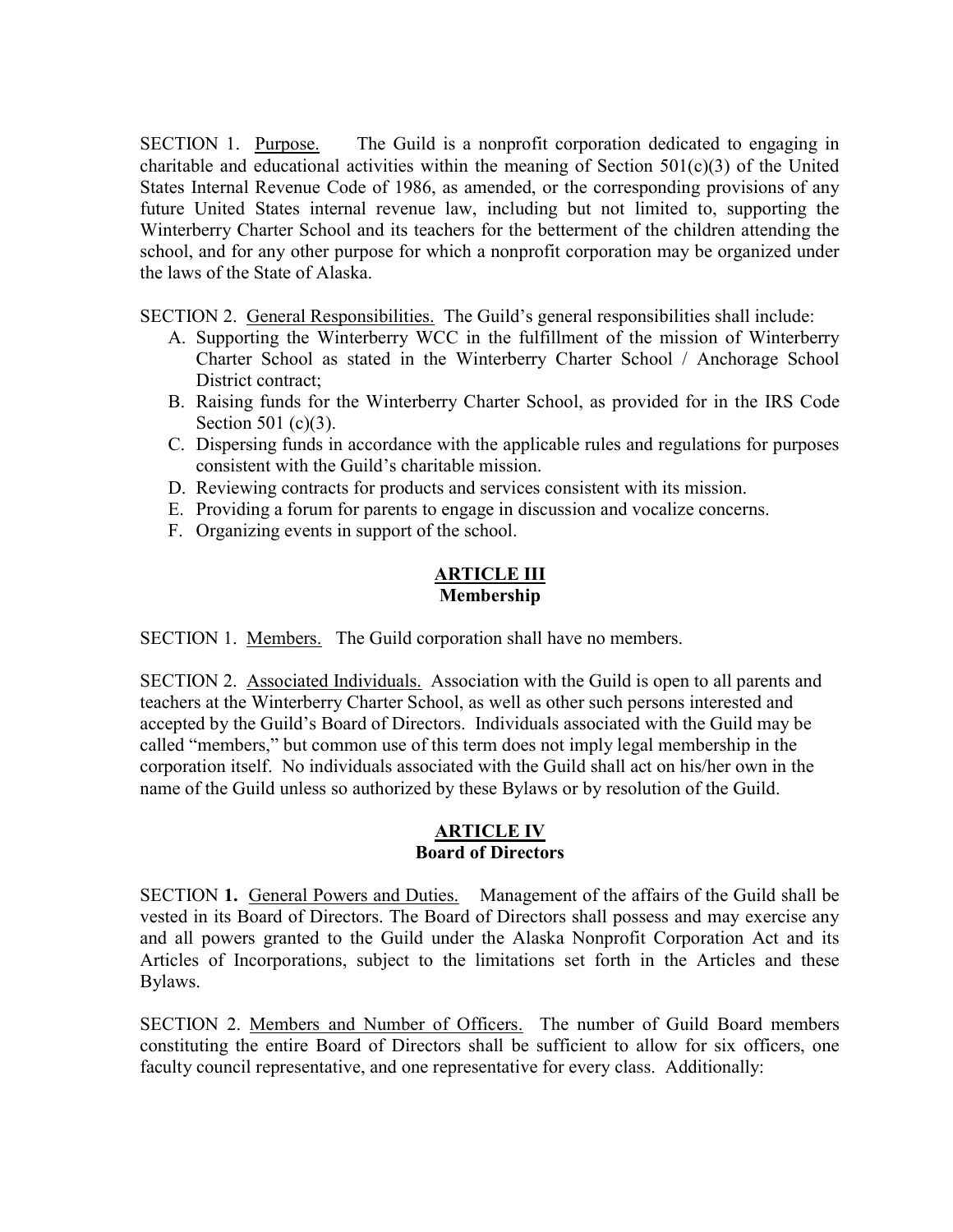- 1. Each class shall elect a primary and secondary representative to the Guild Board. Each class shall determine its method of selecting its representative. For the purposes of the bylaws, the Winterberry Hybrid Program is considered a class and shall elect a primary and secondary representative. The Board shall elect, from its members, one representative to the WCC..
- 2. At the discretion of the Board, one position may be created for a corporate sponsor of the school.
- 3. Excepting the Faculty Representative , no voting Director shall be a paid staff member of the School, nor shall they be any other person who receives monetary compensation from the School (see also Section 10 below).

SECTION 3. Non-voting Board Members. The Principal or Acting Principal currently under contract to the Winterberry Charter School shall be a perpetual "ex officio" member of the Board, but shall have no vote. The secondary class representative is a non-voting board member – unless the secondary class representative is appearing on behalf of the primary class representative.

SECTION 4. Terms. The term of all elected Officers of the Board shall be two (2) years. It is the goal of these Bylaws that at any regular election of Officers will be conducted during the April meeting to allow for transition of newly elected officials. Officer elections will be conducted during the April meeting on the following schedule: President, Treasurer and WPG/WCC Liaison elections will be conducted on even numbered years; Vice President, Secretary, and Fundraising Chair on odd numbered years. The WPG Board may extend, but not shorten, the term of any Officer(s) if needed. A majority vote of the full WPG Board shall be required to extend any term.

SECTION 5. Term Limitations. There shall be no limitation on the number of consecutive or non-consecutive terms that any Officer may serve.

SECTION 6. Vacancies. Any officer vacancy occurring on the Guild Board shall be filled by majority vote of the remaining Directors. The replacement Officer shall be elected for the unexpired term of his/her predecessor. A primary class representative vacancy shall be filled by the secondary class representative. A secondary class representative vacancy shall be filled by the class parents according to any method they select.

SECTION 7. Compensation. Guild Board members shall receive no salary or other financial compensation for their services.

SECTION 8. Resignation. Any Officer may resign at any time by giving written notice to the President or Secretary of the Board. Such resignation shall take effect at the time specified therein and, unless otherwise stated, the acceptance of such resignation shall not be necessary to make it effective.

SECTION 9. Removal. Officers are expected to attend, at a minimum, all regular Guild Board meetings. Although absences at times cannot be avoided, the Board may remove any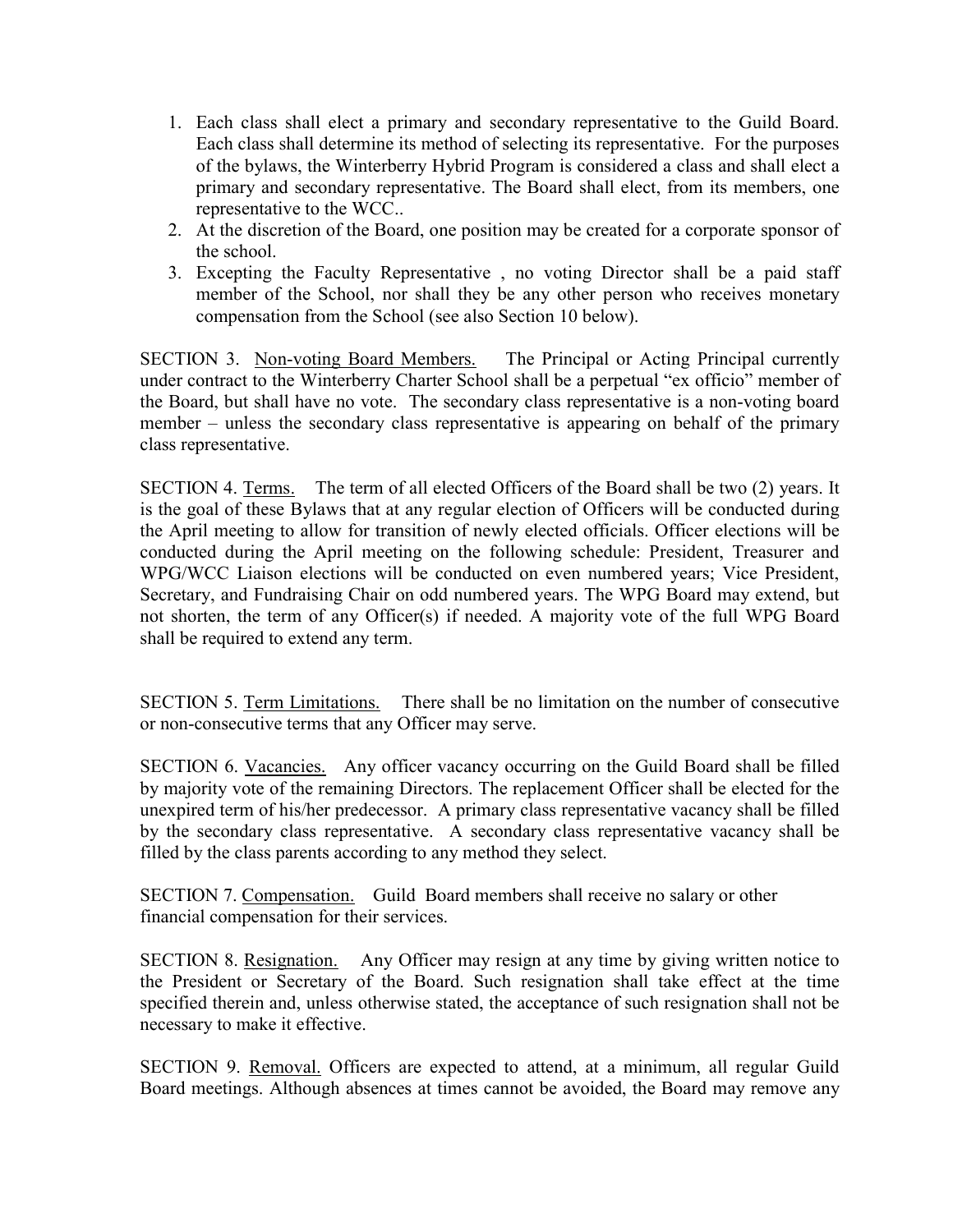Officer who fails to attend three (3) such meetings during his/her term. Removal shall require a majority vote of the Board, the Officer who is the subject to removal may vote.

SECTION 10. Conflict of Interest. Service on the Guild Board is a trust created in the interest of the Common Good and for the benefit of the Winterberry Charter School. It is the intent of these Bylaws to maintain the Winterberry community's confidence by preventing the use of membership on the Guild's Board of Directors for private gain or any other improper purpose.

#### ARTICLE V Election of Directors

SECTION 1. Calls for Election and Nominations. When officer positions on the Winterberry Parents Guild Board of Directors become vacant, the President or Vice President may call for elections of new officers. Any Board member may submit nominations to the Board for any vacancy that is to be filled, and elections may occur at any regular meeting of the Board. Note: Class and Faculty positions will be elected by their respective constituent body.

SECTION 2. Notification. At least ten days prior to the meeting during which an election for the Board of Directors will be held and as part of the general meeting notice, the Secretary of the Board shall give notice that an election will take place.

SECTION 3. Eligibility to Vote. The following are the only people eligible to vote in the elections for the Board of Directors, not to exceed one vote per person for each position open for election:

Parents or legal guardians of students enrolled in the School on the day of the election; teachers, and teachers aides and staff of the Winterberry Charter School employed by the Anchorage School District, each of whom must have a contract with the School effective on the date of the election.

SECTION 4. Casting of Ballots. Voting may occur in two ways:

- 1) The President or Vice President may call for a voice vote; or
- 2) The President or Vice President may call for a secret ballot.

Newly elected officers will assume their duties on the 1st of May for annual elections and immediately for vacancies. The results of elections shall be noted in the minutes of each meeting by the Board Secretary. Outgoing officers are requested to attend the next scheduled meeting after their term has ended to facilitate the transition of newly elected Officers.

#### ARTICLE VI **Officers**

SECTION 1. Officers. The six(6) officers of the Winterberry Parents Guild shall be President, Vice President, Secretary, Treasurer, WPG/WCC Liaison and Fundraising Chair each of whom must simultaneously be a member of the Board. The Guild Board may elect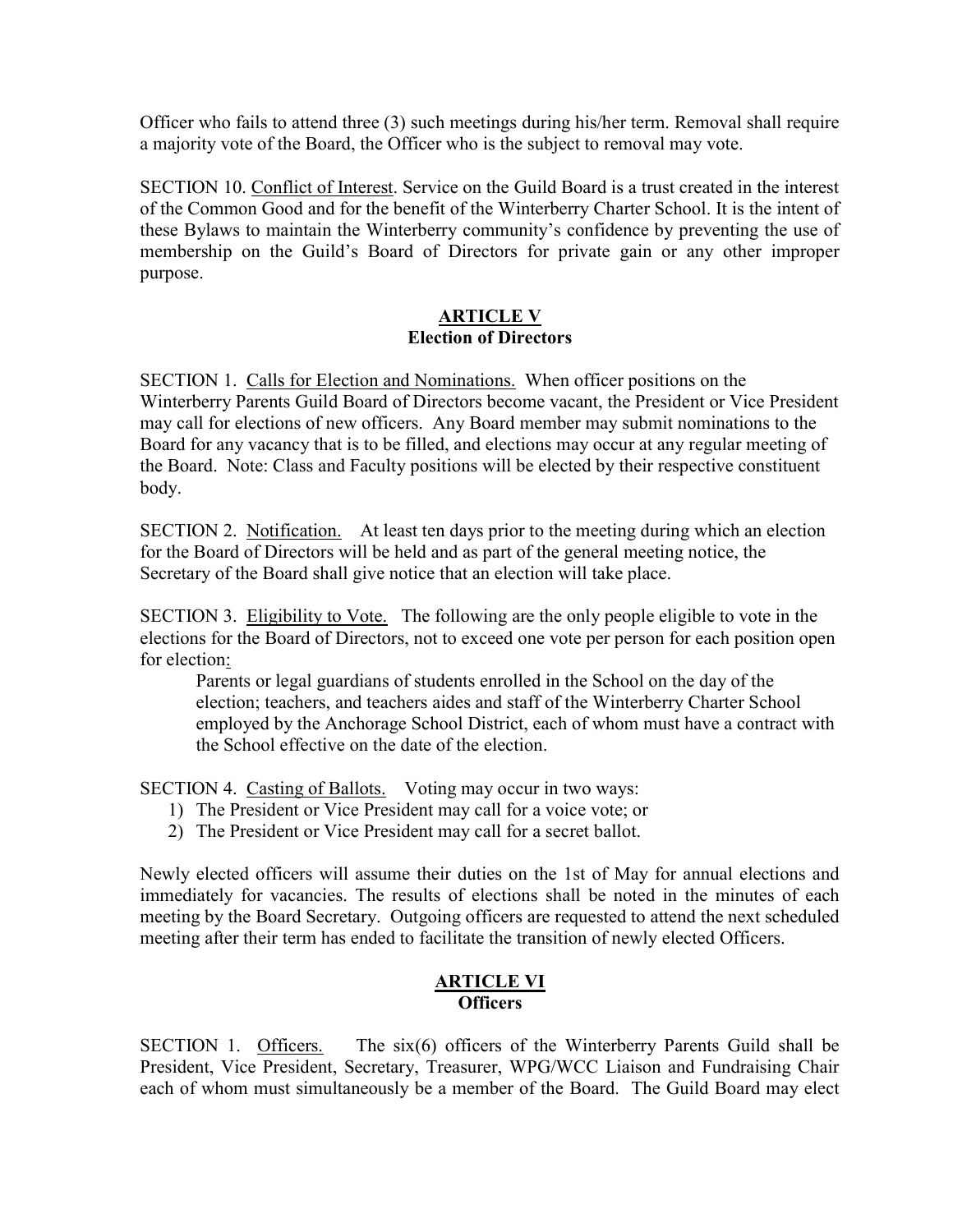or appoint such other officers, including one or more assistant secretaries, as it shall deem desirable. Such officers shall have the authority and perform the duties prescribed, from time to time, by the members and Guild Board

SECTION 2. Election and Terms of Office. The term of all officers shall be two (2) years. New officers shall be elected annually by a majority of the persons eligible to vote under article V following the annual meeting of the Guild. The goal of the term is to provide for staggering of terms. If the election of officers shall not be held at such meeting, elections shall be held as soon thereafter as possible. There shall be no limitation on the number of consecutive or non-consecutive terms that any Officer may serve.

SECTION 3. Removal. Any officer may be removed from office, but not from the Board, by a majority vote of the full Guild Board whenever in its judgment the best interests of the School would be served thereby.

SECTION 4. Vacancies. A vacancy in any office may be filled by a majority vote of the full WPG Board for the unexpired portion of the term.

SECTION 5. President. The President shall be a parent member of the Guild, and shall be the presiding officer at all meetings of the Guild, including Board meetings. The President shall have such authority and perform such duties as shall be directed by the Board. The President will set the agenda for all general meetings.

SECTION 6. Vice President. The Vice President shall be a parent member of the Guild. In the absence of the President, or in the event of his/her inability or refusal to act, the Vice President or other Guild Board member designated by the President shall perform the duties of the President, and when so acting, shall have all the powers of, and be subject to, all the restrictions upon the President. Any Vice President shall perform such other duties as from time to time may be assigned to him/her by the Board. The Vice President will be the primary point of contact for Teacher Training Requests to the Board and will monitor and report their progress to the appropriate individuals.

SECTION 7. Secretary. In the event the paid recording secretary is unavailable the Secretary will take meeting notes. The Secretary shall ensure that the minutes of Guild meetings to be kept in computer files and/or in one or more books provided for that purpose. The Secretary shall also see that all notices and agendas are duly given and posted in accordance with the provisions of these Bylaws or as required by law, keep an updated list of the mailing address, e-mail address, and telephone numbers of each Director and "member" of the Guild, as well as a current list of Winterberry volunteers. In general the Secretary shall perform such other duties as from time to time may be assigned to him/her by the Board. The Secretary is responsible for preparing and distributing the agenda based on the agenda set forth and approved by the President.

SECTION 8. Treasurer. Each October, the Treasurer in concert with the Officers shall present to the Guild Board the annual budget for the forthcoming year., and shall ensure that it justly supports the mission and goals of the WPG. The Treasurer will also present an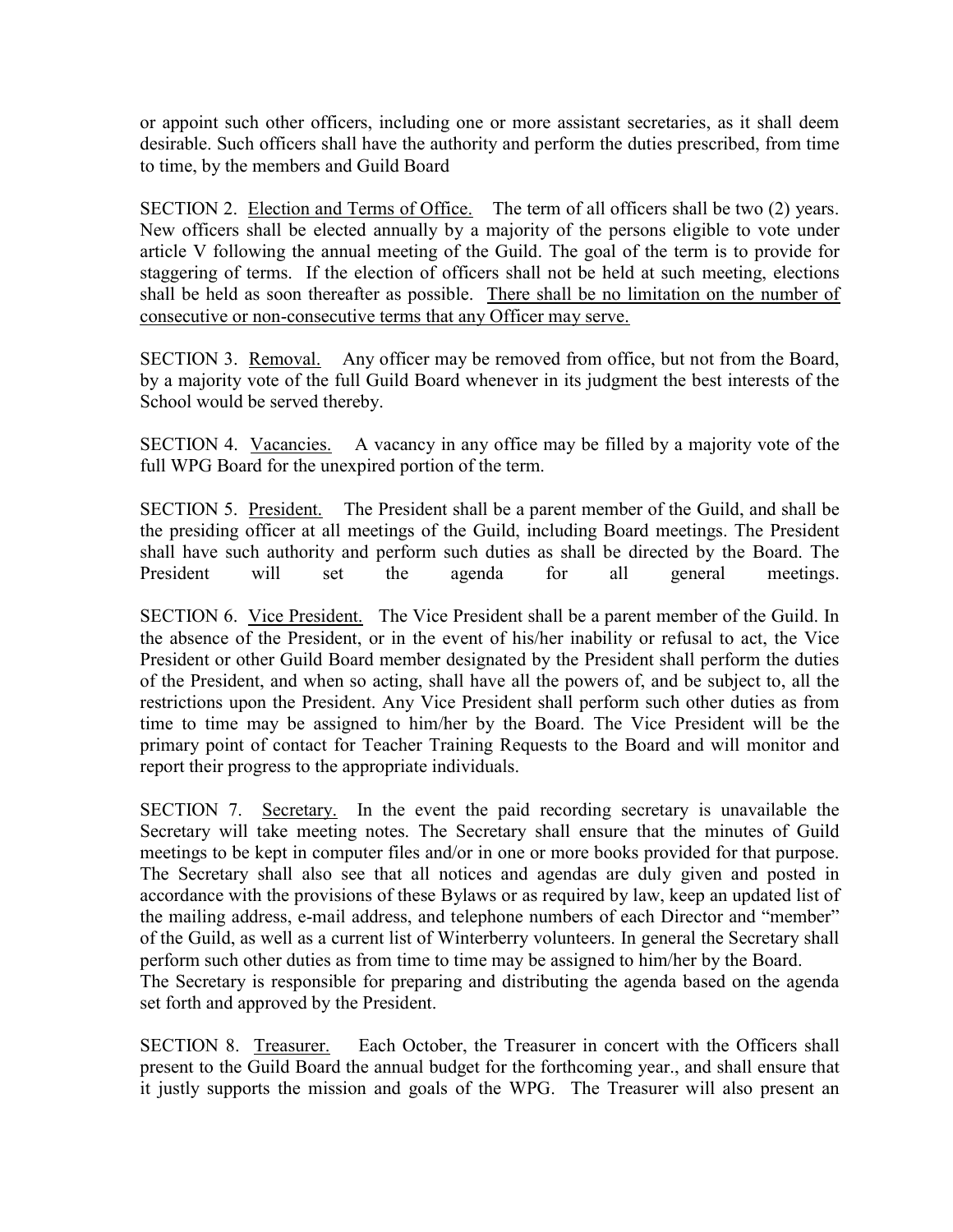update on the budget at each Board meeting, and in all ways shall be accountable to the Guild Board. The Treasurer shall cause to be completed the audits specified in ARTICLE IX, SECTION 3 of these Bylaws. The Treasurer will serve as the financial liaison for all fundraising entities and will serve as the coordinator of all Guild funds.

SECTION 9. Fundraising Chair: The fundraising chair will coordinate fundraising efforts lead by the Guild and delegate support committees for each major effort or event. Together with the Treasurer, the Fundraising chair will propose fundraising goals to the WPG for each event based on historical financial data from each event. Fundraising goals will be included in the Budget.

SECTION 10. WPG/WCC Liaison. The Liaison shall be a parent member of the Guild. The Liaison shall attend all meetings of the Winterberry Charter Council (WCC) and the Winterberry Parent Guild (WPG) and shall provide information between both the WCC and the WPG to ensure communication, mutual understanding and cooperation is being facilitated between both boards.

SECTION 11. Faculty Council Representative: Faculty Council Representative shall be a member of the Faculty Council at Winterberry Charter School. The Faculty Council Representative will attend WPG meetings. The role of a WPG Faculty representative is to act as liaison between both entities provide information between both the WPG and The Faculty Council to ensure that communication, mutual understanding and cooperation is being facilitated between both boards. The Faculty Council Representative shall be responsible for ensuring request from the faculty are presented to the Board to include but not limited to teacher training request.

#### ARTICLE VII **Meetings**

SECTION 1. Annual and Regular Meetings. The Winterberry Parents Guild hereby formally adopts the Open Meetings Act, A.S. 44.62.310 et seq. ("The Act"). All meetings shall be conducted and all notices and agendas posted in accordance with the Act. If any portion of these Bylaws are more specific than the Act, than that portion of these Bylaws shall control over the Act, unless prohibited by law.

The annual meeting of the Guild Board shall be held during March in each year at a convenient and agreed time, for the purpose of electing members of the Board and for the transaction of such other business as may come before the meeting. If the annual meeting or election of membership to the Guild Board shall not be held on the day designated herein for any annual meeting and election, the Board shall cause the annual meeting and election to be held at a special meeting as soon thereafter as possible. The Guild Board shall also hold regular meetings, typically monthly but at least four (4) times a year. Parents, teachers, and staff members of the Winterberry Charter School are hereby invited to such meetings.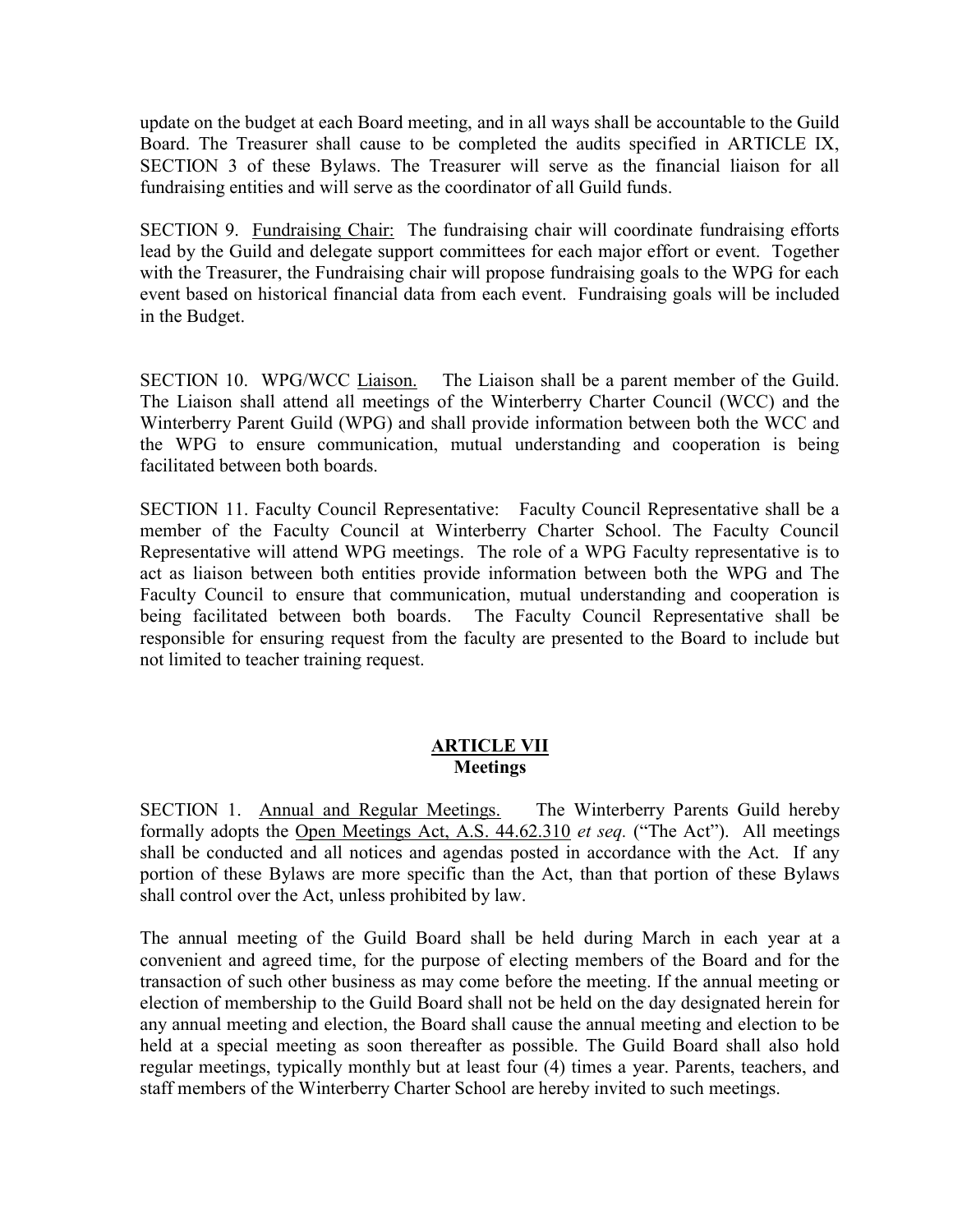SECTION 2. Special Meetings. Special meetings of the Guild Board may be called by the President, Principal, or any three members of the Board. The Secretary shall notify Directors and WPG "members" as with other meetings.

SECTION 3. Place of Meetings. The Guild Board may designate any place within the City of Anchorage as the place of meeting for any annual meeting, regular meeting, or special meeting. If no designation is made, the place of meeting shall be at the Winterberry Charter School.

SECTION 4. Notice of Meetings. The WPG Secretary shall cause notice of annual, regular, or special meetings to be delivered, either personally, by mail, by facsimile, by posting at the school, or by e-mail, to each member of the Guild Board not less than one (1) day before the date set for such meeting. Notification shall state the place, day, and hour of any meeting. In addition, at least twenty-four (24) hours prior to each meeting, notice of and the agenda for each meeting shall be posted at the Winterberry Charter School. Issues not posted on the agenda may nonetheless be raised, discussed, and voted upon at any meeting.

SECTION 5. Informal Action by Members. Any action that otherwise may be taken at any meeting of the WPG Board may be taken without a meeting if a consent in writing, setting forth the action so taken, is signed and agreed upon by greater than 50% of the members of the Guild entitled to vote with respect to the subject matter thereof in writing or e-mail.

SECTION 6. Quorum. Greater than fifty percent (50%+1) of the voting members of the WPG Board constitutes a quorum. Telephonic participation is permitted.

SECTION 7. Manner of Acting. The act of a majority of the members of the Guild Board at a meeting at which a quorum is present either in person or telephonically shall be the act of the Guild, unless the act of a greater number is required by law or by these Bylaws.

SECTION 8. Executive Sessions. All regular and special meetings of the Guild Board shall be open to the public, except that, upon a vote of a majority of the members present, an executive session may be held to discuss matters including:

- 1. Attorney-client matters;
- 2. Contract proposals or negotiations; and
- 3. Other matters as determined by the President of the Guild Board.

The motion requesting the executive session shall state the nature of the matter to be discussed. Only those persons invited by the Guild Board or permitted by law may be present during an executive session. The Guild Board shall not make final policy decisions, nor shall any resolution, rule, regulation, or formal action or any action approving a contract or any other final action, be approved at any session which is closed to the general public. Matters discussed during the executive sessions shall remain confidential among those attending. The Secretary shall maintain topical minutes of all executive sessions.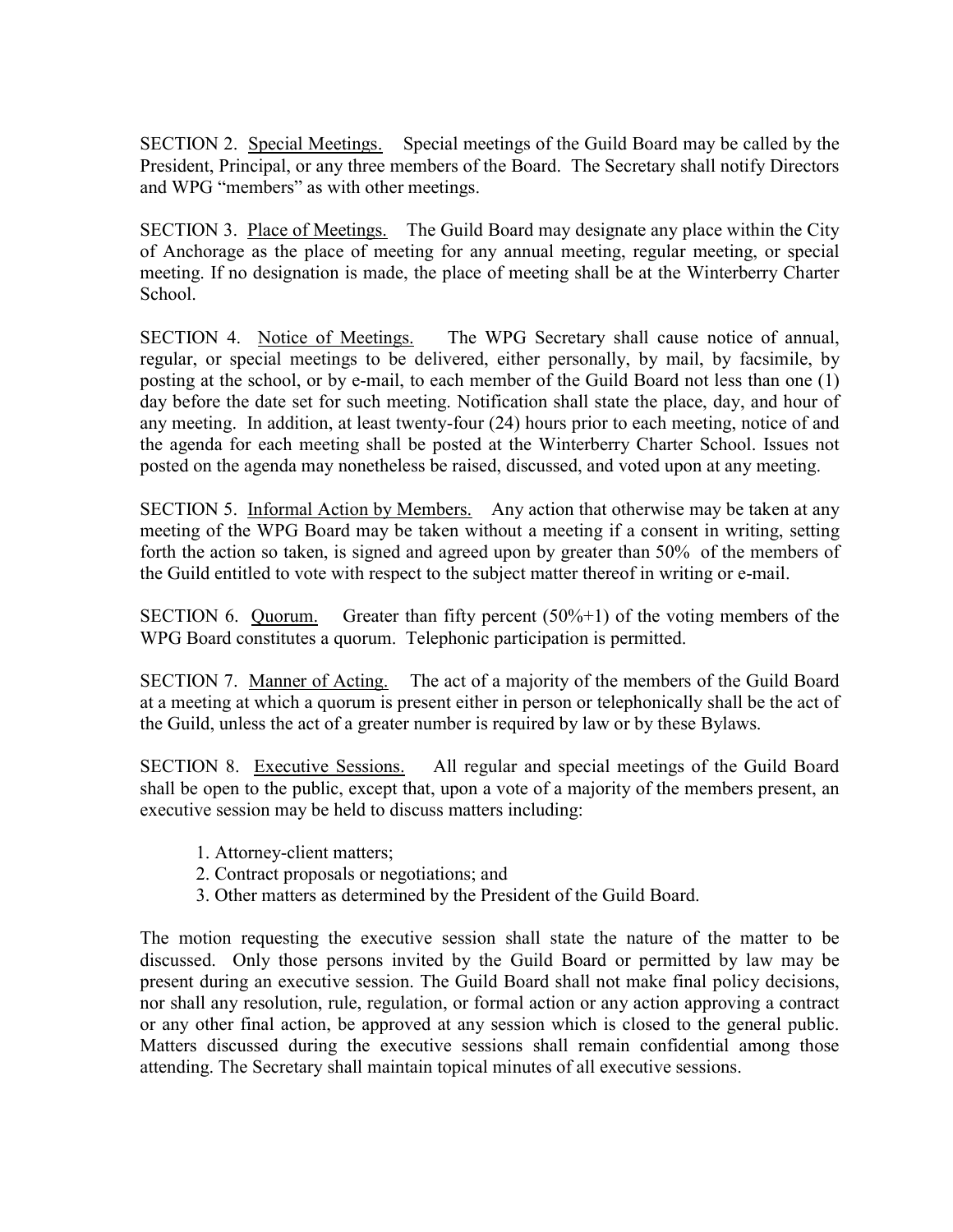SECTION 9. No Proxies. Members of the Guild Board may not vote by proxy. Voting of the Board may be conducted by email or by telephone when necessary at the discretion of the President.

# **ARTICLE VIII Committees**

SECTION 1. Membership. The Guild Board, by resolution adopted by a majority of a quorum, may designate and appoint one or more committees to perform specific tasks. Committee members may include members of the Guild Board as well as others selected by the Board from a list of volunteers.

SECTION 2. Instructions and Responsibilities. Each committee shall be clearly instructed as to the length of time each member is being asked to serve, the service the Guild Board wishes each committee to render, the extent and limitations of responsibility, the resources the Board will provide, and the approximate dates on which the Guild Board wishes to receive reports. Recommendations of special advisory committees shall be based on research and fact and shall be advisory to the Guild.

SECTION 3. Powers and Prerogatives. All recommendations of a committee must be submitted to the Guild Board for official action. The Guild Board shall have the power to dissolve any committee and shall reserve the right to exercise this power at any time during the life of any committee.

SECTION 4. Meetings. Guild Committees shall comply with the requirements concerning public meetings that are specific in ARTICLE VII, SECTION 4 above.

## ARTICLE IX Contracts, Checks, Deposits, Funds and Accounting

SECTION 1. Contracts. The Guild Board shall have the authority to enter into contracts, execute and deliver instruments, and otherwise legally bind the Guild. The Board may delegate this authority, either in specific instances or in general, to the Winterberry Charter School Principal or his/her designee, or to any officer of the Guild Board.

SECTION 2. Bank Accounts and Financial Transactions. All Guild monies shall be deposited in a bank account(s) in the name of the Winterberry Parents Guild. Signatories on any such accounts shall be the Officers of the Guild. Withdrawals or transfers from any Guild funds, bank accounts, budget transfers, and any expenditures more than Five Hundred Dollars (\$500.00) shall be approved by both the WPG Treasurer and one other Officer with Guild Board approval obtained for all major expenses and budget changes. Any expenditures or changes in the budget less than Five Hundred Dollars (\$500.00) shall require only the approval of the President.

SECTION 3. Accounting. The Treasurer or his/her designee shall present to the Guild Board at each regular meeting a ledger itemizing all income, expenses and budget transfers since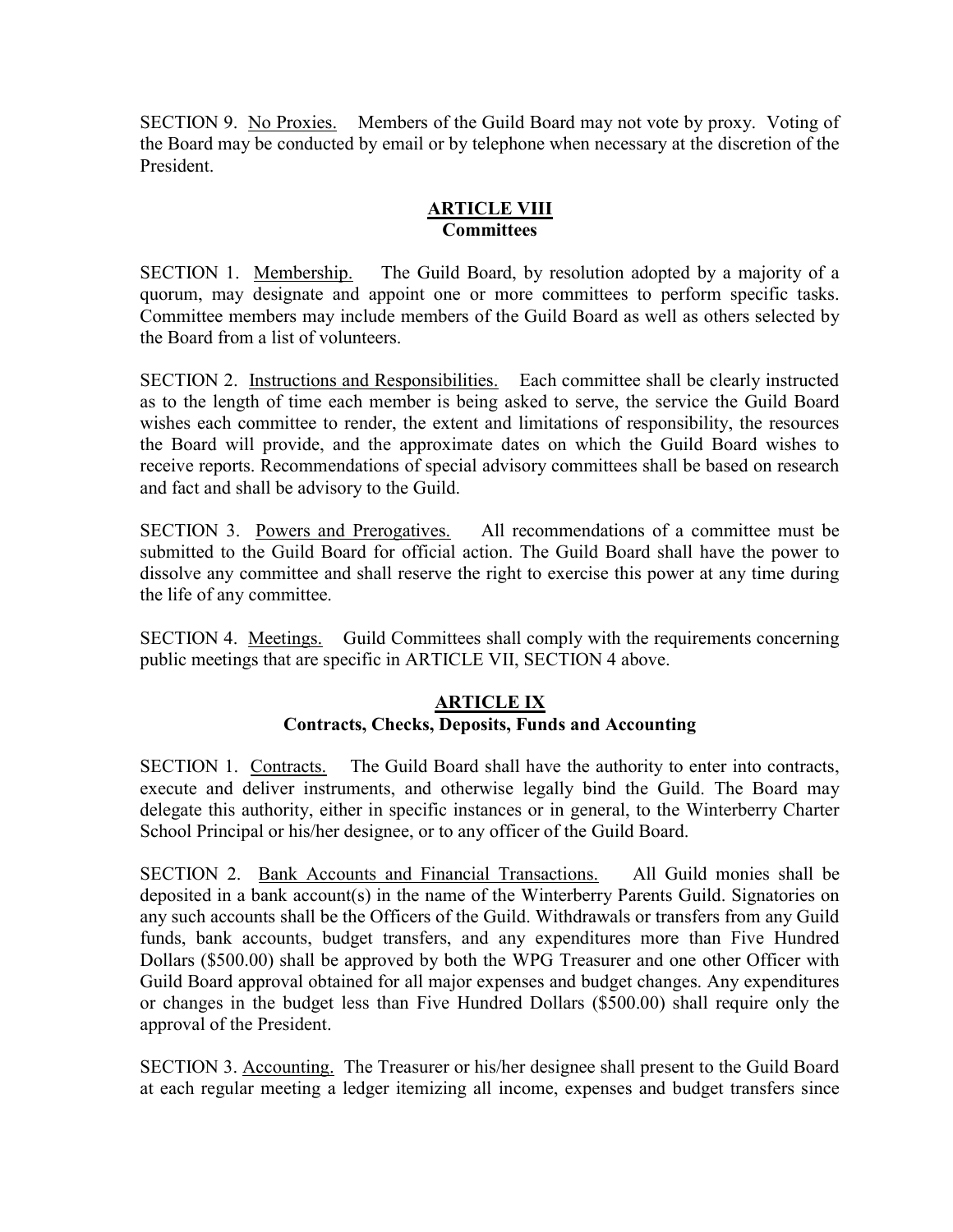the prior regular meeting of the Guild. Copies of all accompanying bank account statements will be provided quarterly or upon request of the Board.. The Guild Board may at any time cause a full or partial independent audit of guild monies to occur.

#### ARTICLE X Indemnification

To the full extent permitted by the Alaska Nonprofit Corporation Act, as it now exists or is subsequently amended, the Guild may, to the maximum extent permitted by law and in the absence of School or Anchorage School District insurance, defend, hold harmless and indemnify all current and former members of the Guild Board, all persons who at the request of the Board have acted or not acted, and all persons currently or previously employed by the School, from and against any claims, civil or criminal, in which that person is made a party by reason, in whole or in part, of being or having been an Guild Director or "member," at the request of the Guild Board have acted or not acted, or being or having been an employee of the School, when that person has acted within the course or scope of his or her duties to the School. Indemnification shall be provided by a majority vote of a quorum of the Guild, on a case-by-case basis.

#### ARTICLE XI Limitation of Director Liability

To the full extent permitted by the Alaska Nonprofit Corporations Act, as it now exists or is subsequently amended, regarding the limitation or elimination of the liability of Directors and Officers, a Director or Officer of the Guild shall not be liable to the Guild for monetary damages for breach of fiduciary duty as a director or officer. Any amendment or repeal of this section shall not adversely affect any right or protection of a Director or Officer for or with respect to any acts or omissions of such Director or Officer occurring prior to such amendment or repeal.

#### ARTICLE XII Amendments to Bylaws

These Bylaws may be altered, amended, or repealed and new Bylaws may be adopted by a two-thirds vote of the Guild Board who are present at any regular meeting or any special meeting (where a quorum is present), provided that the proposed change in the Bylaws has been submitted in writing to all of the members of the Guild Board and posted publicly in the School office at least two (2) days prior to the meeting at which the proposed change will come up for a vote. Proposed changes to the Bylaws may be submitted by any member of the Guild Board, by parents with students currently enrolled in the School, or by the Principal, Teacher-In-Charge, or teachers, each then under contract with the Winterberry Charter School, for consideration by the Guild Board.

## **CERTIFICATION**